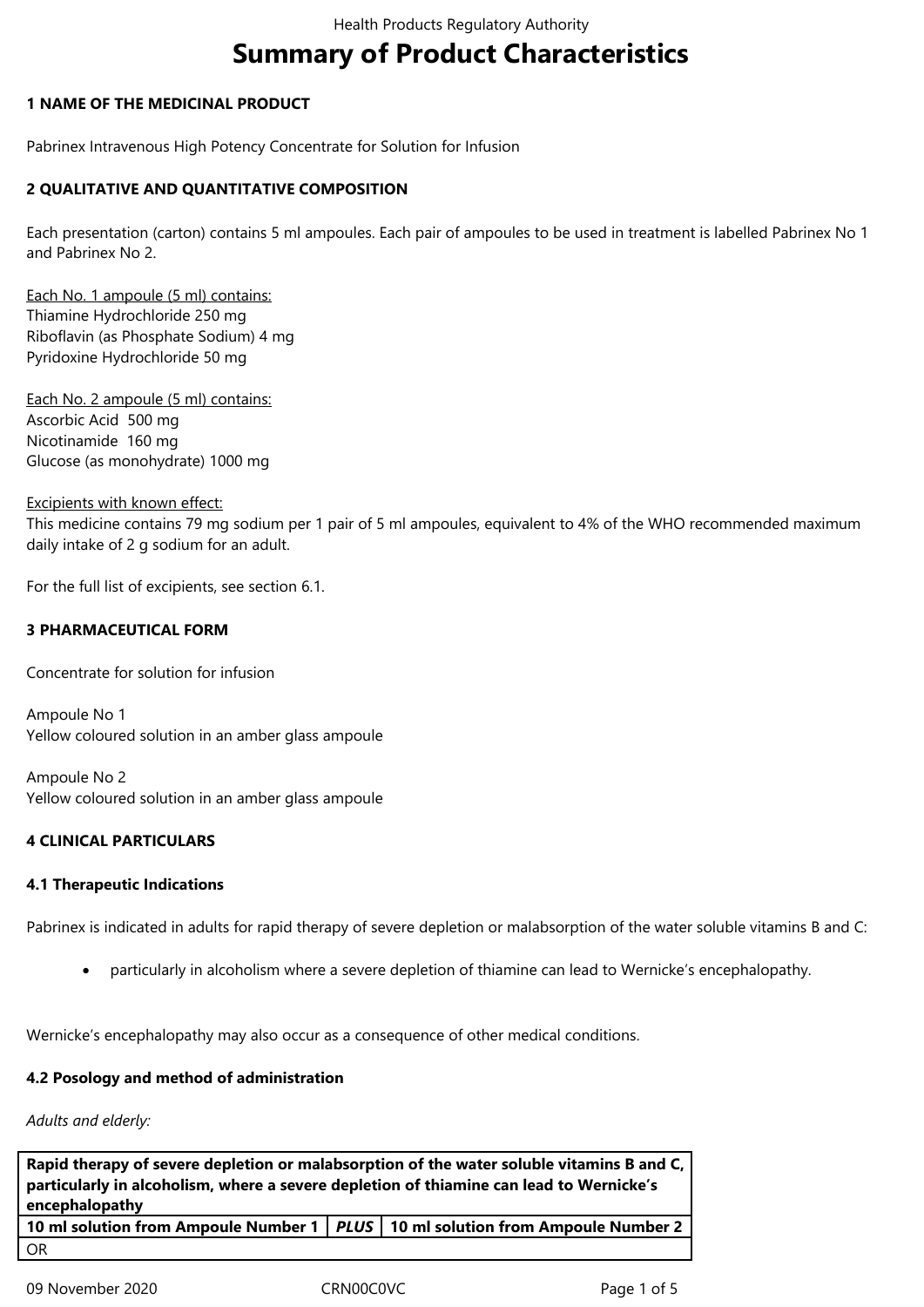| Health Products Regulatory Authority                                                            |  |  |  |  |
|-------------------------------------------------------------------------------------------------|--|--|--|--|
| 15 ml solution from Ampoule Number 1   PLUS   15 ml solution from Ampoule Number 2              |  |  |  |  |
| 2 to 3 pairs of 5 ml ampoules (1 pair = ampoule 1 + ampoule 2) diluted with 50 ml to 100 ml     |  |  |  |  |
| infusion solution (physiological saline or glucose 5%) and administered over 30 minutes every 8 |  |  |  |  |

hours, or at the discretion of the physician.

Wernicke's encephalopathy may occur as a consequence of other medical conditions. In these situations the requirements of thiamine may be different to those for patients who suffer with alcoholism.

#### *Method of administration*

Pabrinex Intravenous High Potency should be administered by drip infusion. Equal volumes of the contents of ampoules number 1 and 2 should be added to 50 ml to 100 ml physiological saline or 5% glucose and infused over 30 minutes (see sections 6.3 and 6.6).

# **4.3 Contraindications**

Hypersensitivity to the active substances or to any of the excipients listed in section 6.1.

# **4.4 Special warnings and precautions for use**

Although potentially serious allergic adverse reactions such as anaphylactic shock may occur rarely during, or shortly after, parenteral administration of Pabrinex, such rare occurrence of serious allergic reactions should not preclude the use of Pabrinex in patients who need treatment by this route of administration - particularly those at risk of Wernicke's encephalopathy - for whom treatment with parenteral thiamine is essential. Initial warning signs of a reaction to Pabrinex are sneezing or mild asthma and those treating patients need to note that the administration of further injections to such patients may give rise to anaphylactic shock. Facilities for treating anaphylactic reactions should be available whenever Pabrinex Intravenous High Potency is administered. To minimise the risk of such events with Pabrinex Intravenous High Potency, this medicinal product should only be administered by infusion over a period of 30 minutes.

# **This medicine is for injection into a vein only and should not be given by any other route.**

Care should be taken to ensure that the product is administered intravenously as intended – reports of unintentional intramuscular administration have been received; these incidents have not been associated with serious adverse reactions.

#### **4.5 Interaction with other medicinal products and other forms of interactions**

The content of pyridoxine may interfere with the effects of concurrent levodopa therapy.

Administration of Pabrinex may induce sneezing or mild asthma in patients receiving repeated injections of Vitamin B1 (thiamine) or, potentially, anaphylaxis if they have become hypersensitive.

# **4.6 Fertility, pregnancy and lactation**

No adverse effects have been reported at recommended doses when used as clinically indicated.

Animal studies are insufficient with respect to reproductive toxicity (see section 5.3). The potential risk for humans is unknown.

Caution should be exercised when prescribing to pregnant women.

# **4.7 Effects on ability to drive and use machines**

No studies on the effects on the ability to drive and use machines have been performed. However given the nature of the product, no effects are anticipated.

#### **4.8 Undesirable effects**

Adverse reactions reported as possibly associated to Pabrinex are presented in the following table by MedDRA System Organ Class (SOC), Preferred Term and frequency. The following frequency categories are used: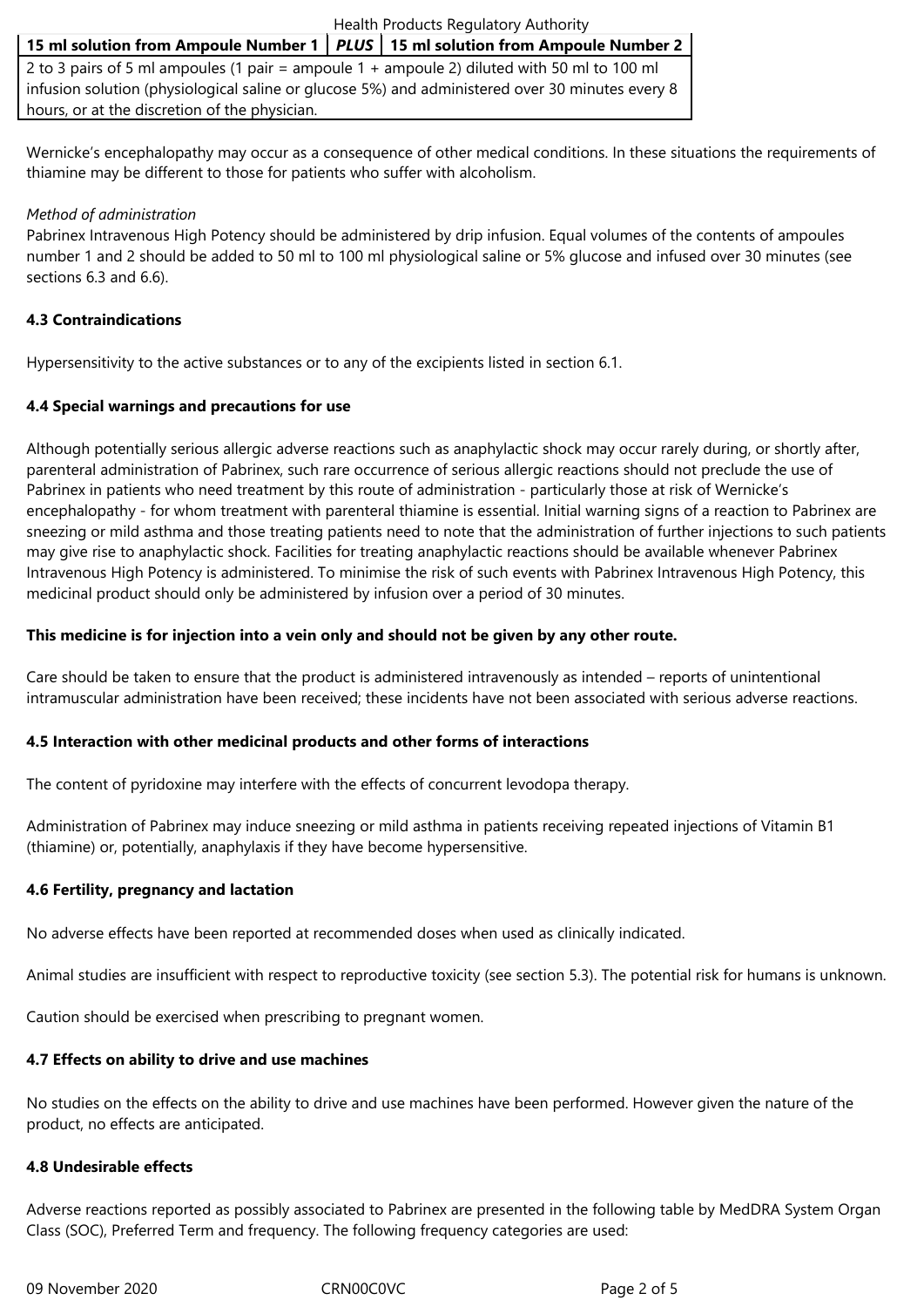Uncommon (>1/1,000, <1/100); Rare (>1/10,000, <1/1,000); Very rare (<1/10,000), including isolated reports.

Post-marketing adverse reactions are reported voluntarily from a population with an unknown rate of exposure. Therefore it is not possible to estimate the true incidence of adverse reactions and the frequency is "unknown".

#### **Tabulated summary of adverse reactions**

| <b>SYSTEM ORGAN CLASS (SOC)</b>                             | <b>FREQUENCY</b> | <b>ADVERSE REACTION</b>                                |
|-------------------------------------------------------------|------------------|--------------------------------------------------------|
| Immune system disorders                                     | Unknown          | Hypersensitivity (including anaphylaxis, rash and      |
|                                                             |                  | urticaria)                                             |
| Nervous system disorders                                    | Unknown          | Paraesthesia                                           |
| <b>Vascular disorders</b>                                   | Unknown          | Hypotension                                            |
| Respiratory, thoracic and mediastinal disorders             | Unknown          | Bronchospasm                                           |
| <b>Gastrointestinal disorders</b>                           | Unknown          | Nausea, vomiting                                       |
| Skin and subcutaneous tissue disorders                      | Unknown          | Sweating                                               |
| <b>General disorders and administration site conditions</b> | Unknown          | Injection site reactions (including pain and swelling) |

# **Reporting of suspected adverse reactions**

Reporting suspected adverse reactions after authorisation of the medicinal product is important. It allows continued monitoring of the benefit/risk balance of the medicinal product. Healthcare professionals are asked to report any suspected adverse reactions via HPRA Pharmacovigilance, Earlsfort Terrace, IRL - Dublin 2; Tel: +353 1 6764971; Fax: +353 1 6762517. Website: www.hpra.ie; e-mail: medsafety@hpra.ie

# **4.9 Overdose**

In the un[likely event o](http://www.hpra.ie/)f overd[osage, treatment is s](mailto:medsafety@hpra.ie)ymptomatic and supportive.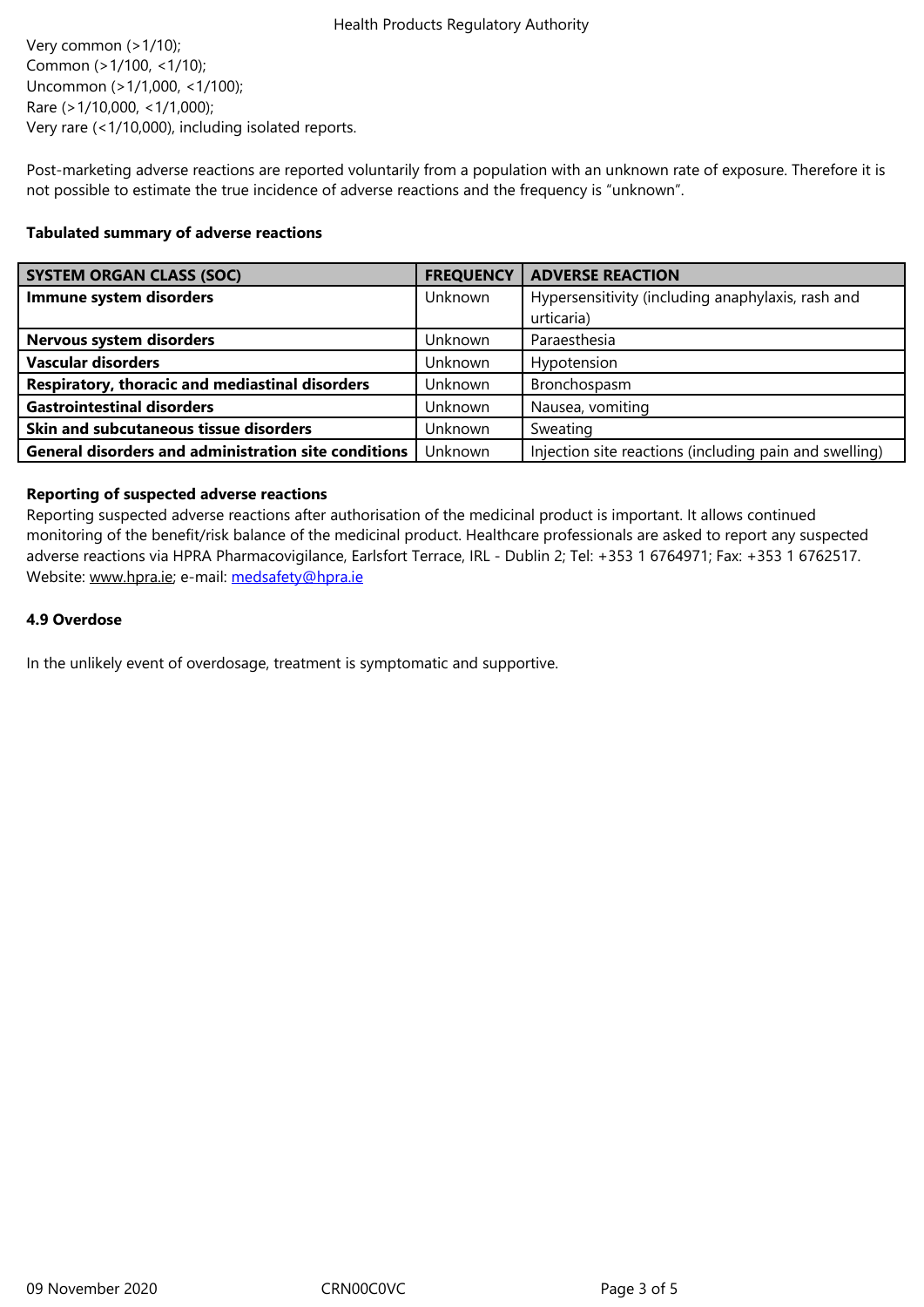#### **5 PHARMACOLOGICAL PROPERTIES**

#### **5.1 Pharmacodynamic properties**

Pharmacotherapeutic group: Vitamin B-complex with vitamin C, ATC code: A11EB

# **5.2 Pharmacokinetic properties**

Not supplied.

# **5.3 Preclinical safety data**

There are no pre-clinical data of relevance to the prescriber which are additional to that already included in other sections of the Summary of Product Characteristics.

# **6 PHARMACEUTICAL PARTICULARS**

# **6.1 List of excipients**

Edetic acid Sodium hydroxide Water for Injections

# **6.2 Incompatibilities**

This medicinal product must not be mixed with other medicinal products except those mentioned in section 6.6.

# **6.3 Shelf life**

2 years. Once mixed or diluted, it should be used immediately.

# **6.4 Special precautions for storage**

Do not store above 25°C. Protect from light. Do not freeze.

For storage conditions after dilution of the medicinal product, see section 6.3.

# **6.5 Nature and contents of container**

Pabrinex Intravenous High Potency is supplied in pairs of 5 ml amber Type I glass ampoules. Packs contain either six or ten pairs of 5 ml ampoules.